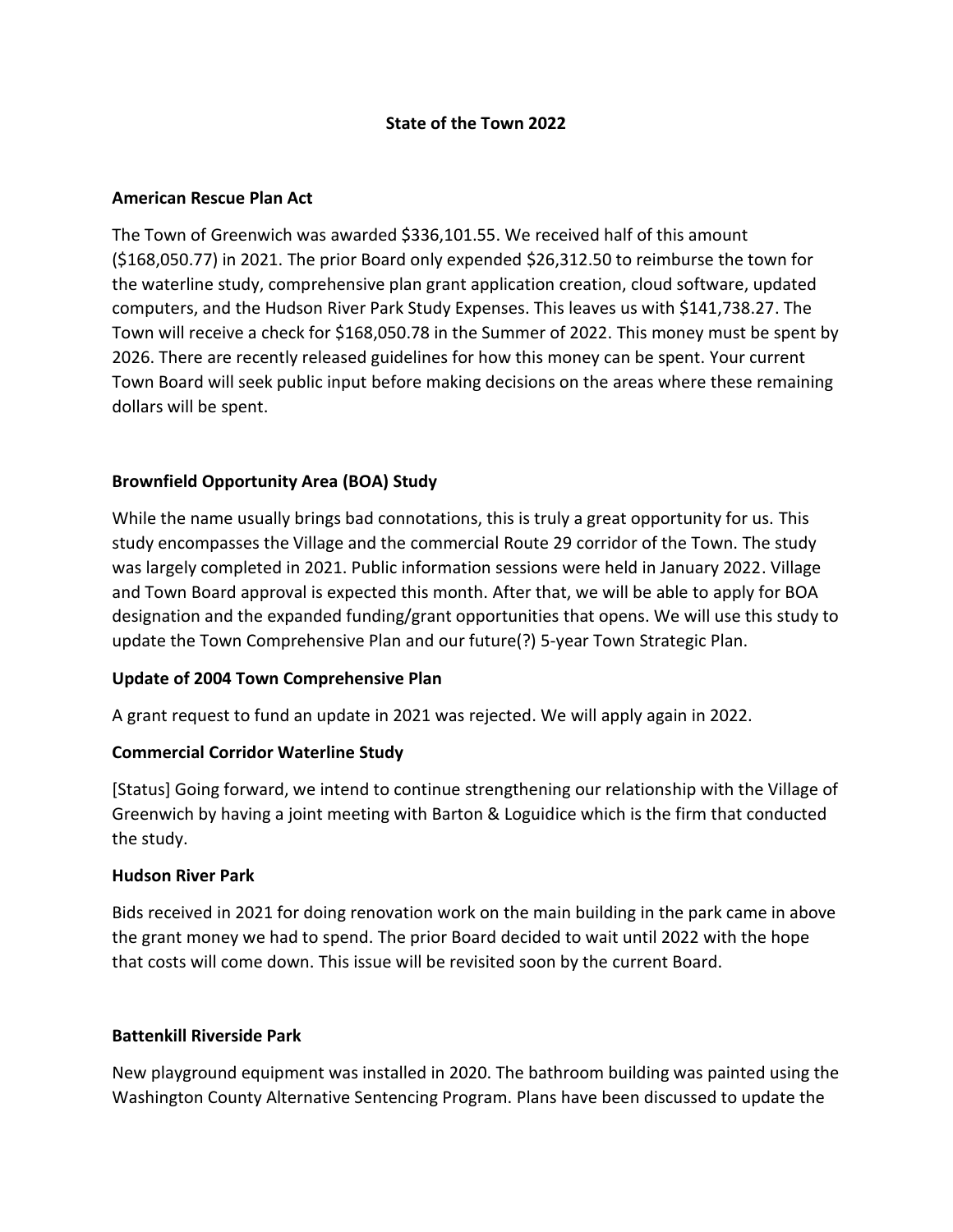basketball and volleyball areas. Since there are issues blocking a resumption of swimming, the idea of installing Gannon Park -like splash pad has been proposed.

## **Summer Youth Program**

There were over 100 campers last year. This year, the program will be held over 5 weeks instead of 6. We plan to add swimming days and continue Friday trips in this condensed format. More counselors will be hired to accommodate an anticipated increase of kids.

# **COVID**

Your clerk and her staff have helped distribute a good number of rapid test kits provided by the County to our Greenwich households. In order for you to keep informed, virtual attendance at public meetings continues to be an option.

# **Library Funding**

Library funding by the Town increased several years ago when the library was in fiscal stress. We will work with the library to gradually decrease the Town's contribution. This will be accomplished by the Library shifting funding to the Library Tax. This is tax neutral and taxpayers incur no additional burden.

## **Seniors**

Funding for the seniors was increased in 2021. The seniors group now meets at the Bottskill Baptist Church.

## **Highway**

Five miles of road were paved in 2021. A culvert replacement grant was fully funded by the State. The Ferguson Road culvert will be replaced this year and the Christie Road culvert will be replaced by the end of July 2023. A Purchase Order was approved in 2021 for a 2022 International Dump Truck with a stainless-steel box. The truck should be delivered by 2023. The Town mourns the passing of Highway employee Bob McKernon.

## **Assessments**

Housing prices and values increased by double digits over the last two years. As per past practice, every year the Town's assessments will be reviewed to ensure assessments are at 100% of value. This DOES NOT IMPLY taxes will go up. Since assessment questions were brought up in 2021, I have asked our Town Assessor, Colleen Adamec, to organize a presentation on the assessment process for our March Town Board meeting.